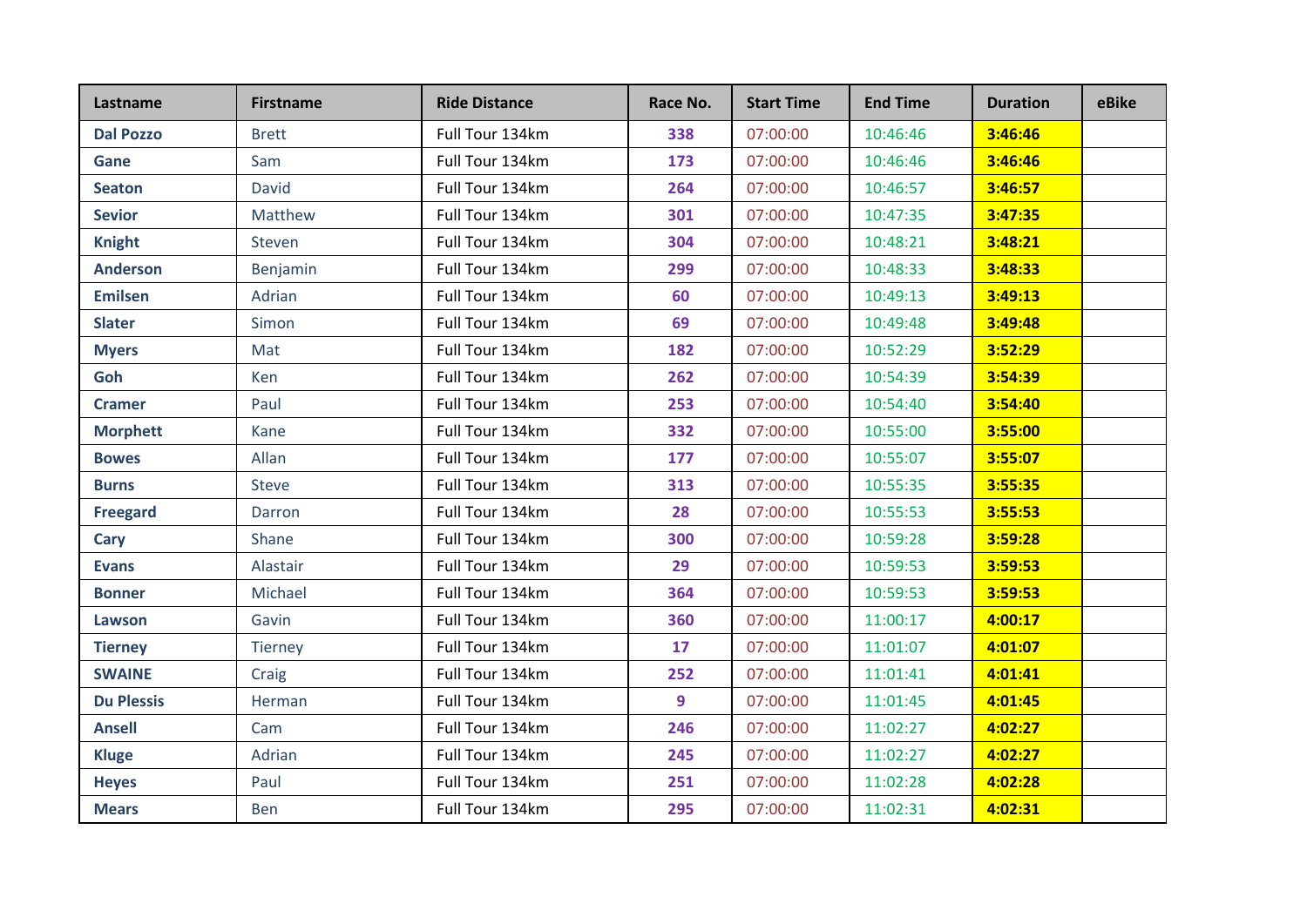| <b>Warman</b>    | Jake           | Full Tour 134km | 184 | 07:00:00 | 11:04:01 | 4:04:01 |  |
|------------------|----------------|-----------------|-----|----------|----------|---------|--|
| <b>Anderson</b>  | Craig          | Full Tour 134km | 302 | 07:00:00 | 11:04:05 | 4:04:05 |  |
| <b>Gordin</b>    | Bill           | Full Tour 134km | 95  | 07:00:00 | 11:05:06 | 4:05:06 |  |
| <b>Richards</b>  | Tim            | Full Tour 134km | 358 | 07:00:00 | 11:06:46 | 4:06:46 |  |
| <b>Baimatova</b> | Irina          | Full Tour 134km | 227 | 07:00:00 | 11:06:47 | 4:06:47 |  |
| <b>Aldrich</b>   | Karyn          | Full Tour 134km | 72  | 07:00:00 | 11:07:34 | 4:07:34 |  |
| <b>Mckenzie</b>  | <b>Derrick</b> | Full Tour 134km | 138 | 07:00:00 | 11:08:01 | 4:08:01 |  |
| <b>Hannaford</b> | Mark           | Full Tour 134km | 297 | 07:00:00 | 11:09:36 | 4:09:36 |  |
| Yap              | Wae Tat        | Full Tour 134km | 116 | 07:00:00 | 11:11:21 | 4:11:21 |  |
| <b>Black</b>     | Laurens        | Full Tour 134km | 285 | 07:00:00 | 11:11:30 | 4:11:30 |  |
| <b>Warman</b>    | Gary           | Full Tour 134km | 179 | 07:00:00 | 11:11:44 | 4:11:44 |  |
| Chiam            | James          | Full Tour 134km | 143 | 07:00:00 | 11:12:20 | 4:12:20 |  |
| <b>Towler</b>    | Wayne          | Full Tour 134km | 187 | 07:00:00 | 11:12:35 | 4:12:35 |  |
| Logan            | <b>BRENDON</b> | Full Tour 134km | 293 | 07:00:00 | 11:13:08 | 4:13:08 |  |
| <b>Chartres</b>  | Paul           | Full Tour 134km | 346 | 07:00:00 | 11:13:13 | 4:13:13 |  |
| <b>Donegan</b>   | Simon          | Full Tour 134km | 249 | 07:00:00 | 11:13:55 | 4:13:55 |  |
| <b>Nicholls</b>  | Alan           | Full Tour 134km | 192 | 07:00:00 | 11:13:59 | 4:13:59 |  |
| <b>Janisch</b>   | Werner         | Full Tour 134km | 122 | 07:00:00 | 11:14:02 | 4:14:02 |  |
| <b>Mathewson</b> | Scott          | Full Tour 134km | 370 | 07:00:00 | 11:15:33 | 4:15:33 |  |
| <b>Mccormick</b> | Clem           | Full Tour 134km | 334 | 07:00:00 | 11:15:39 | 4:15:39 |  |
| <b>Foley</b>     | Peter          | Full Tour 134km | 70  | 07:00:00 | 11:15:43 | 4:15:43 |  |
| <b>Hopkins</b>   | Tim            | Full Tour 134km | 158 | 07:00:00 | 11:16:39 | 4:16:39 |  |
| <b>Parterson</b> | Nathan         | Full Tour 134km | 61  | 07:00:00 | 11:16:39 | 4:16:39 |  |
| <b>Prevost</b>   | Keith          | Full Tour 134km | 236 | 07:00:00 | 11:17:27 | 4:17:27 |  |
| <b>Dallinger</b> | Andrew         | Full Tour 134km | 361 | 07:00:00 | 11:18:16 | 4:18:16 |  |
| <b>Savage</b>    | Daniel         | Full Tour 134km | 86  | 07:00:00 | 11:21:39 | 4:21:39 |  |
| <b>Pesch</b>     | Tim            | Full Tour 134km | 6   | 07:00:00 | 11:22:26 | 4:22:26 |  |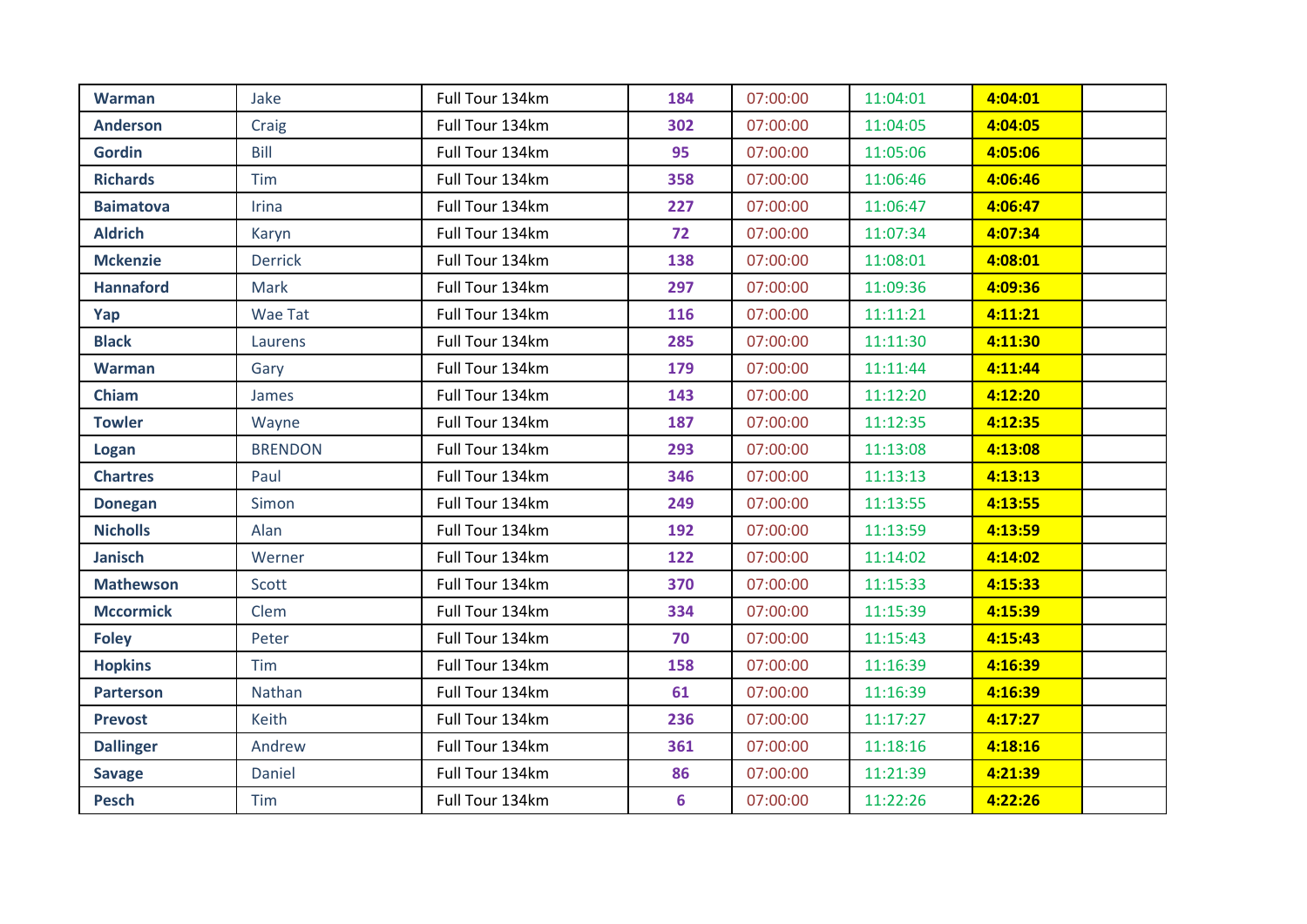| Lord                | <b>Travis</b>  | Full Tour 134km | 359 | 07:00:00 | 11:27:05 | 4:27:05 |
|---------------------|----------------|-----------------|-----|----------|----------|---------|
| <b>Palmer</b>       | Gareth         | Full Tour 134km | 373 | 07:00:00 | 11:29:35 | 4:29:35 |
| <b>Stevens</b>      | Ross           | Full Tour 134km | 365 | 07:00:00 | 11:29:53 | 4:29:53 |
| <b>Brincat</b>      | Mark           | Full Tour 134km | 369 | 07:00:00 | 11:29:58 | 4:29:58 |
| <b>Parody</b>       | Adrian         | Full Tour 134km | 40  | 07:00:00 | 11:30:10 | 4:30:10 |
| <b>Pawley</b>       | lan            | Full Tour 134km | 96  | 07:00:00 | 11:30:21 | 4:30:21 |
| <b>Kugler</b>       | lan            | Full Tour 134km | 220 | 07:00:00 | 11:30:44 | 4:30:44 |
| <b>Verbiesen</b>    | Andre          | Full Tour 134km | 47  | 07:00:00 | 11:32:32 | 4:32:32 |
| <b>Stephan</b>      | Marc           | Full Tour 134km | 71  | 07:00:00 | 11:34:34 | 4:34:34 |
| Leong               | Johnny         | Full Tour 134km | 137 | 07:00:00 | 11:36:06 | 4:36:06 |
| <b>Shier</b>        | Gary           | Full Tour 134km | 222 | 07:00:00 | 11:36:11 | 4:36:11 |
| Lisa                | Widjaja        | Full Tour 134km | 194 | 07:00:00 | 11:36:12 | 4:36:12 |
| <b>De Laeter</b>    | Rob            | Full Tour 134km | 110 | 07:00:00 | 11:36:19 | 4:36:19 |
| <b>Davies-Moore</b> | Rohan          | Full Tour 134km | 279 | 07:00:00 | 11:36:49 | 4:36:49 |
| <b>Westlake</b>     | Simon          | Full Tour 134km | 298 | 07:00:00 | 11:36:49 | 4:36:49 |
| Handoyo             | Lily           | Full Tour 134km | 63  | 07:00:00 | 11:37:38 | 4:37:38 |
| <b>Rudd</b>         | <b>NICK</b>    | Full Tour 134km | 77  | 07:00:00 | 11:37:41 | 4:37:41 |
| In't Veld           | Clinton        | Full Tour 134km | 66  | 07:00:00 | 11:37:51 | 4:37:51 |
| <b>Haig</b>         | Johnny         | Full Tour 134km | 166 | 07:00:00 | 11:37:52 | 4:37:52 |
| <b>Niven</b>        | lan            | Full Tour 134km | 117 | 07:00:00 | 11:38:43 | 4:38:43 |
| <b>De Laeter</b>    | Sarah          | Full Tour 134km | 111 | 07:00:00 | 11:39:01 | 4:39:01 |
| Gan                 | Chee Seng      | Full Tour 134km | 148 | 07:00:00 | 11:40:58 | 4:40:58 |
| <b>Brown</b>        | Malcolm        | Full Tour 134km | 91  | 07:00:00 | 11:43:52 | 4:43:52 |
| <b>Oke</b>          | <b>Brenton</b> | Full Tour 134km | 46  | 07:00:00 | 11:45:28 | 4:45:28 |
| <b>Mills</b>        | Richard        | Full Tour 134km | 38  | 07:00:00 | 11:45:57 | 4:45:57 |
| <b>Pearmine</b>     | Mark           | Full Tour 134km | 287 | 07:00:00 | 11:46:45 | 4:46:45 |
| <b>Baker</b>        | Anthony        | Full Tour 134km | 328 | 07:00:00 | 11:46:45 | 4:46:45 |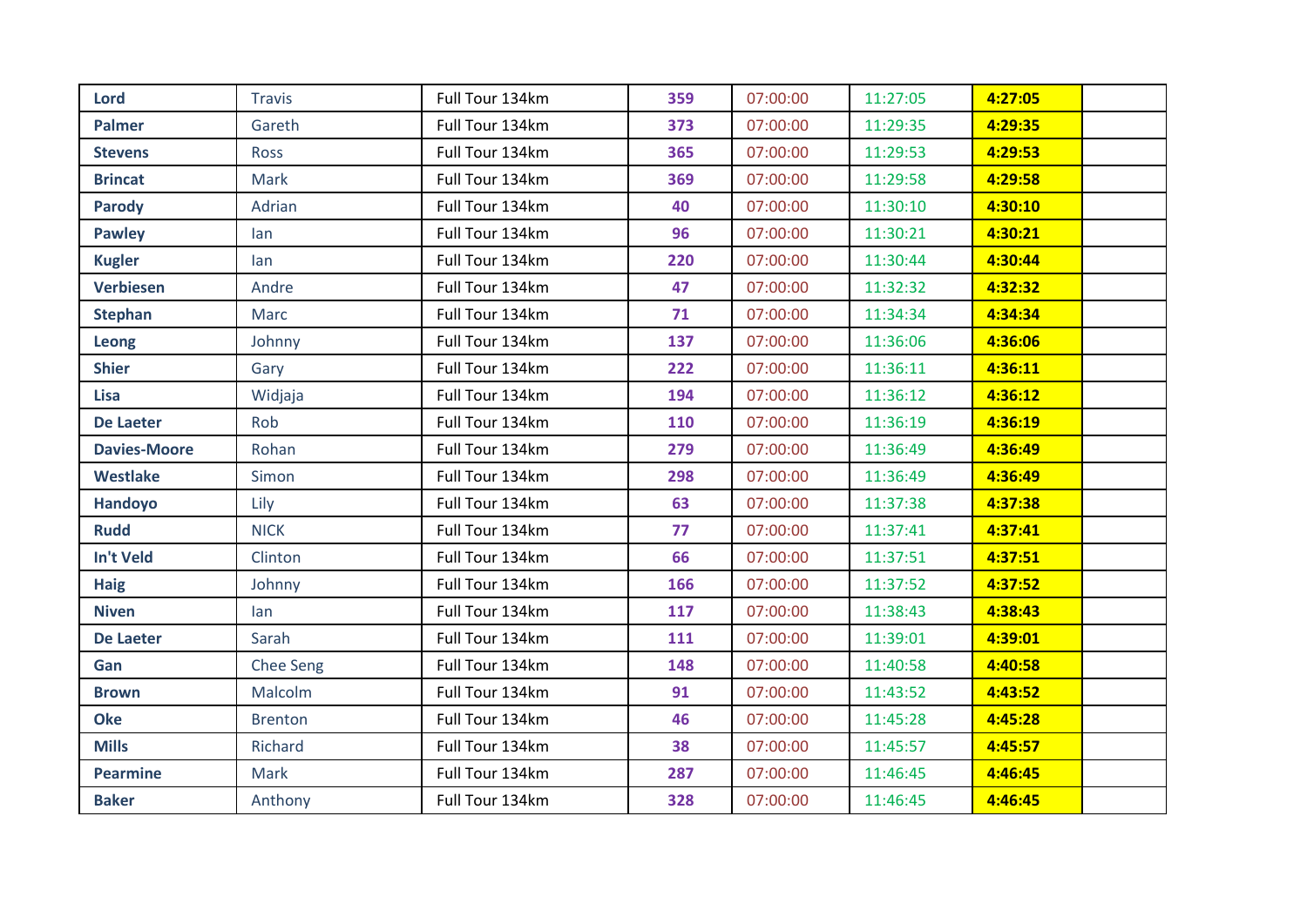| <b>Janssen</b>      | Fred        | Full Tour 134km | 263 | 07:00:00 | 11:46:57 | 4:46:57 |
|---------------------|-------------|-----------------|-----|----------|----------|---------|
| <b>Blackwood</b>    | Glenn       | Full Tour 134km | 225 | 07:00:00 | 11:51:33 | 4:51:33 |
| <b>Battaglia</b>    | Joe         | Full Tour 134km | 30  | 07:00:00 | 11:53:49 | 4:53:49 |
| <b>Rich</b>         | David       | Full Tour 134km | 39  | 07:00:00 | 11:54:35 | 4:54:35 |
| <b>Shircore</b>     | Mark        | Full Tour 134km | 48  | 07:00:00 | 11:54:35 | 4:54:35 |
| <b>Del Borrello</b> | Michael     | Full Tour 134km | 185 | 07:00:00 | 11:54:56 | 4:54:56 |
| Wepener             | Stephen     | Full Tour 134km | 339 | 07:00:00 | 11:55:27 | 4:55:27 |
| <b>Hosgood</b>      | Giselle     | Full Tour 134km | 14  | 07:00:00 | 11:57:39 | 4:57:39 |
| <b>Gibson</b>       | Jonathan    | Full Tour 134km | 305 | 07:00:00 | 11:57:40 | 4:57:40 |
| <b>Mcmanus</b>      | Sandra      | Full Tour 134km | 84  | 07:00:00 | 11:58:26 | 4:58:26 |
| <b>Ellisdon</b>     | Gregory     | Full Tour 134km | 280 | 07:00:00 | 11:59:01 | 4:59:01 |
| <b>Hannan</b>       | Claire      | Full Tour 134km | 278 | 07:00:00 | 11:59:01 | 4:59:01 |
| <b>Wolpers</b>      | Ray         | Full Tour 134km | 181 | 07:00:00 | 11:59:02 | 4:59:02 |
| <b>Spark</b>        | Peter       | Full Tour 134km | 83  | 07:00:00 | 12:02:21 | 5:02:21 |
| <b>Chipper</b>      | Jodie       | Full Tour 134km | 76  | 07:00:00 | 12:02:36 | 5:02:36 |
| <b>Watts</b>        | <b>Tim</b>  | Full Tour 134km | 284 | 07:00:00 | 12:07:25 | 5:07:25 |
| <b>Mccormack</b>    | Andrew      | Full Tour 134km | 294 | 07:00:00 | 12:09:34 | 5:09:34 |
| Grusche             | Felix       | Full Tour 134km | 127 | 07:00:00 | 12:09:35 | 5:09:35 |
| <b>Alexander</b>    | Scott       | Full Tour 134km | 64  | 07:00:00 | 12:10:37 | 5:10:37 |
| <b>Todorovic</b>    | Vladimir    | Full Tour 134km | 375 | 07:00:00 | 12:10:38 | 5:10:38 |
| Da Cruz             | Dominic     | Full Tour 134km | 363 | 07:00:00 | 12:11:22 | 5:11:22 |
| <b>Hickling</b>     | Henry       | Full Tour 134km | 118 | 07:00:00 | 12:11:23 | 5:11:23 |
| <b>Milne</b>        | Alastair    | Full Tour 134km | 377 | 07:00:00 | 12:11:27 | 5:11:27 |
| <b>Mcmanus</b>      | Gregory     | Full Tour 134km | 213 | 07:00:00 | 12:12:14 | 5:12:14 |
| <b>Kovalenko</b>    | Luba        | Full Tour 134km | 191 | 07:00:00 | 12:12:15 | 5:12:15 |
| <b>Ogden</b>        | Gary        | Full Tour 134km | 125 | 07:00:00 | 12:12:16 | 5:12:16 |
| Gray                | <b>Nick</b> | Full Tour 134km | 149 | 07:00:00 | 12:12:31 | 5:12:31 |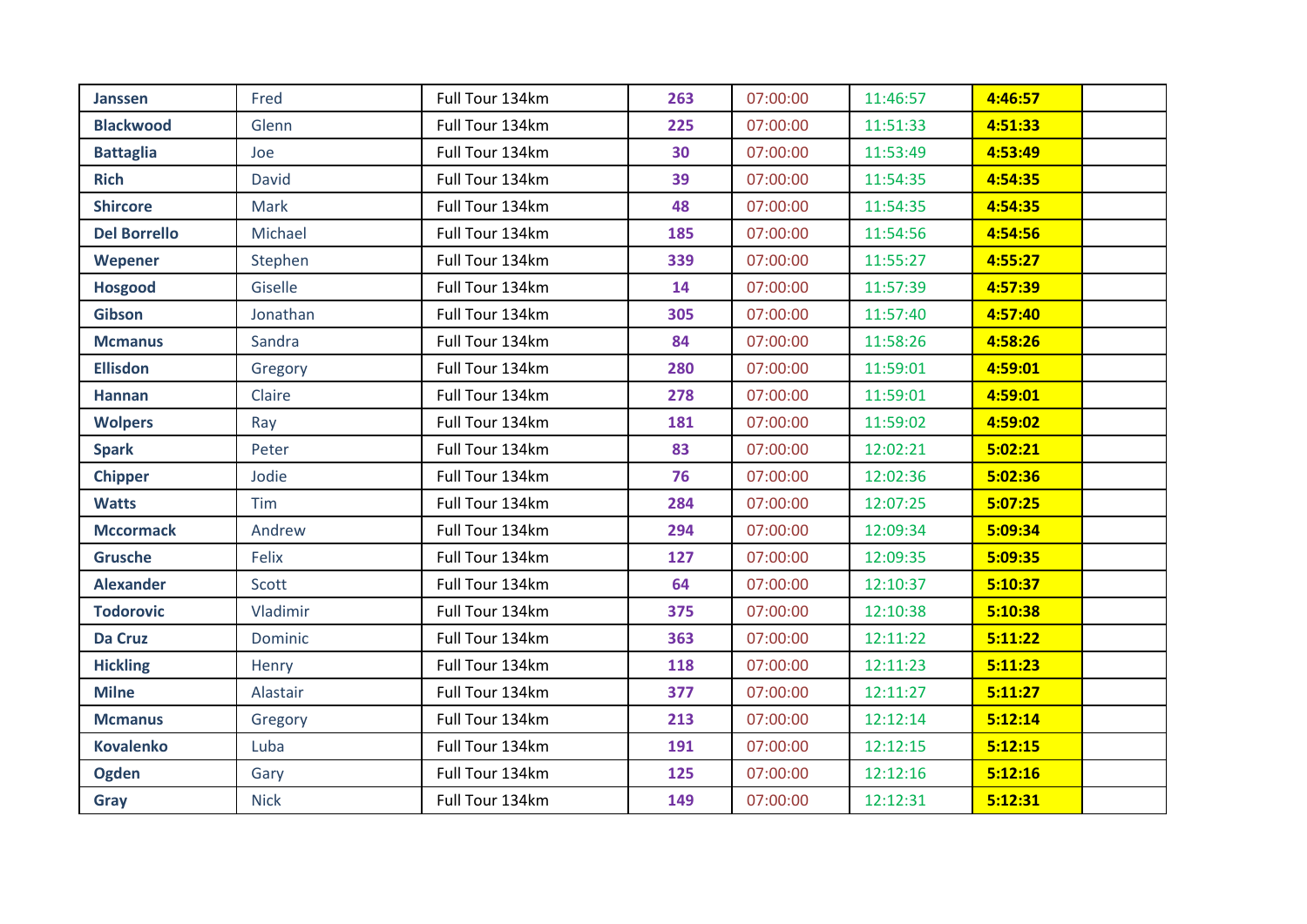| <b>Whalley</b>    | Bill          | Full Tour 134km | 354            | 07:00:00 | 12:12:35 | 5:12:35 |     |
|-------------------|---------------|-----------------|----------------|----------|----------|---------|-----|
| <b>Stewart</b>    | Gloria        | Full Tour 134km | 341            | 07:00:00 | 12:14:33 | 5:14:33 |     |
| <b>Marr</b>       | <b>Stuart</b> | Full Tour 134km | 75             | 07:00:00 | 12:15:53 | 5:15:53 |     |
| <b>Mounsey</b>    | Andrew        | Full Tour 134km | 49             | 07:00:00 | 12:16:22 | 5:16:22 |     |
| <b>Martyn</b>     | Tegan         | Full Tour 134km | 161            | 07:00:00 | 12:16:44 | 5:16:44 |     |
| <b>Mcneilly</b>   | James         | Full Tour 134km | 119            | 07:00:00 | 12:16:44 | 5:16:44 |     |
| <b>Barron</b>     | Jonathan      | Full Tour 134km | 168            | 07:00:00 | 12:17:12 | 5:17:12 |     |
| <b>Ware</b>       | Peter         | Full Tour 134km | 99             | 07:00:00 | 12:17:13 | 5:17:13 |     |
| <b>Highet</b>     | Andrew        | Full Tour 134km | 80             | 07:00:00 | 12:21:35 | 5:21:35 |     |
| <b>Hirst</b>      | Phil          | Full Tour 134km | 146            | 07:00:00 | 12:21:35 | 5:21:35 |     |
| <b>Kennedy</b>    | Jack          | Full Tour 134km | 150            | 07:00:00 | 12:21:35 | 5:21:35 |     |
| <b>Bauer</b>      | Petra         | Full Tour 134km | 50             | 07:00:00 | 12:22:58 | 5:22:58 |     |
| <b>Rosenberg</b>  | Manou         | Full Tour 134km | $\overline{7}$ | 07:00:00 | 12:22:59 | 5:22:59 |     |
| <b>Stewart</b>    | David         | Full Tour 134km | 342            | 07:00:00 | 12:25:43 | 5:25:43 |     |
| Yang              | Jane          | Full Tour 134km | 159            | 07:00:00 | 12:25:57 | 5:25:57 |     |
| <b>Adams</b>      | <b>Terry</b>  | Full Tour 134km | 318            | 07:00:00 | 12:26:24 | 5:26:24 |     |
| <b>Castle</b>     | Roger         | Full Tour 134km | 120            | 07:00:00 | 12:27:32 | 5:27:32 |     |
| Rabe              | Graham        | Full Tour 134km | 207            | 07:00:00 | 12:29:28 | 5:29:28 |     |
| <b>Higham</b>     | Greg          | Full Tour 134km | 41             | 07:00:00 | 12:29:50 | 5:29:50 |     |
| <b>Jacklyn</b>    | Christopher   | Full Tour 134km | 121            | 07:00:00 | 12:29:59 | 5:29:59 |     |
| <b>Wisby</b>      | Annjie        | Full Tour 134km | 203            | 07:00:00 | 12:32:16 | 5:32:16 |     |
| <b>Campbell</b>   | Linda         | Full Tour 134km | 209            | 07:00:00 | 12:32:16 | 5:32:16 |     |
| <b>Montgomery</b> | Robert        | Full Tour 134km | 190            | 07:00:00 | 12:32:16 | 5:32:16 | Yes |
| <b>Mathewson</b>  | Sherilyn      | Full Tour 134km | 167            | 07:00:00 | 12:32:16 | 5:32:16 |     |
| <b>Broughton</b>  | Sue           | Full Tour 134km | 316            | 07:00:00 | 12:32:17 | 5:32:17 |     |
| <b>Macaulay</b>   | <b>Stuart</b> | Full Tour 134km | 152            | 07:00:00 | 12:33:09 | 5:33:09 |     |
| <b>White</b>      | Mark          | Full Tour 134km | 211            | 07:00:00 | 12:33:09 | 5:33:09 |     |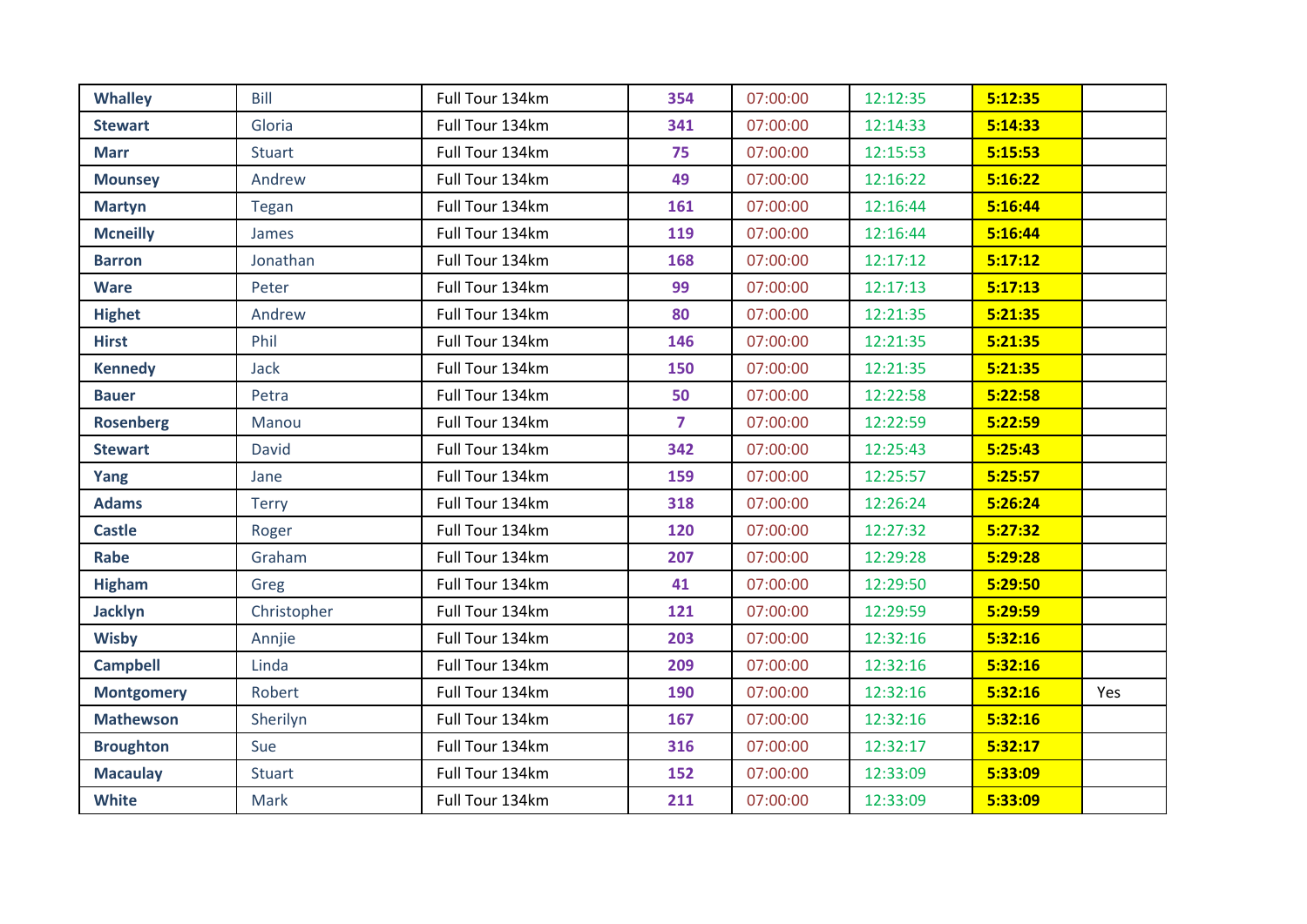| Yap              | Julius       | Full Tour 134km | 123 | 07:00:00 | 12:33:38 | 5:33:38 |
|------------------|--------------|-----------------|-----|----------|----------|---------|
| <b>Wolpers</b>   | Leith        | Full Tour 134km | 180 | 07:00:00 | 12:33:38 | 5:33:38 |
| <b>Steffens</b>  | Marc         | Full Tour 134km | 247 | 07:00:00 | 12:33:39 | 5:33:39 |
| <b>Platt</b>     | Paul         | Full Tour 134km | 275 | 07:00:00 | 12:33:59 | 5:33:59 |
| <b>Fabiszak</b>  | <b>Nic</b>   | Full Tour 134km | 371 | 07:00:00 | 12:34:24 | 5:34:24 |
| <b>Schoeman</b>  | <b>Byron</b> | Full Tour 134km | 309 | 07:00:00 | 12:35:48 | 5:35:48 |
| <b>COLES</b>     | <b>MANDY</b> | Full Tour 134km | 307 | 07:00:00 | 12:35:53 | 5:35:53 |
| <b>Fidyka</b>    | Marek        | Full Tour 134km | 221 | 07:00:00 | 12:35:57 | 5:35:57 |
| <b>Fariss</b>    | Graham       | Full Tour 134km | 31  | 07:00:00 | 12:35:58 | 5:35:58 |
| <b>FRANKLYN</b>  | Michael      | Full Tour 134km | 53  | 07:00:00 | 12:35:58 | 5:35:58 |
| <b>Howard</b>    | Mark         | Full Tour 134km | 73  | 07:00:00 | 12:35:59 | 5:35:59 |
| <b>Clark</b>     | Caroline     | Full Tour 134km | 241 | 07:00:00 | 12:37:26 | 5:37:26 |
| <b>Clark</b>     | Peter        | Full Tour 134km | 242 | 07:00:00 | 12:37:27 | 5:37:27 |
| <b>Quinones</b>  | Claude       | Full Tour 134km | 198 | 07:00:00 | 12:37:41 | 5:37:41 |
| <b>Burrow</b>    | Greg         | Full Tour 134km | 199 | 07:00:00 | 12:37:42 | 5:37:42 |
| <b>Catoi</b>     | <b>Diana</b> | Full Tour 134km | 16  | 07:00:00 | 12:38:02 | 5:38:02 |
| <b>Wright</b>    | Andrew       | Full Tour 134km | 27  | 07:00:00 | 12:38:45 | 5:38:45 |
| <b>White</b>     | Andrew       | Full Tour 134km | 175 | 07:00:00 | 12:39:28 | 5:39:28 |
| <b>Mcdonald</b>  | James        | Full Tour 134km | 176 | 07:00:00 | 12:39:28 | 5:39:28 |
| <b>Blackwell</b> | Matthew      | Full Tour 134km | 350 | 07:00:00 | 12:40:50 | 5:40:50 |
| <b>Beeson</b>    | <b>Mick</b>  | Full Tour 134km | 351 | 07:00:00 | 12:42:23 | 5:42:23 |
| <b>Harris</b>    | Ray          | Full Tour 134km | 352 | 07:00:00 | 12:43:04 | 5:43:04 |
| <b>Beeching</b>  | Craig        | Full Tour 134km | 286 | 07:00:00 | 12:43:41 | 5:43:41 |
| <b>WEBBER</b>    | Susanna      | Full Tour 134km | 208 | 07:00:00 | 12:43:48 | 5:43:48 |
| <b>Moyses</b>    | Ruth         | Full Tour 134km | 310 | 07:00:00 | 12:43:55 | 5:43:55 |
| <b>Marchbank</b> | Bill         | Full Tour 134km | 147 | 07:00:00 | 12:45:12 | 5:45:12 |
| <b>Fowler</b>    | <b>Brett</b> | Full Tour 134km | 348 | 07:00:00 | 12:45:30 | 5:45:30 |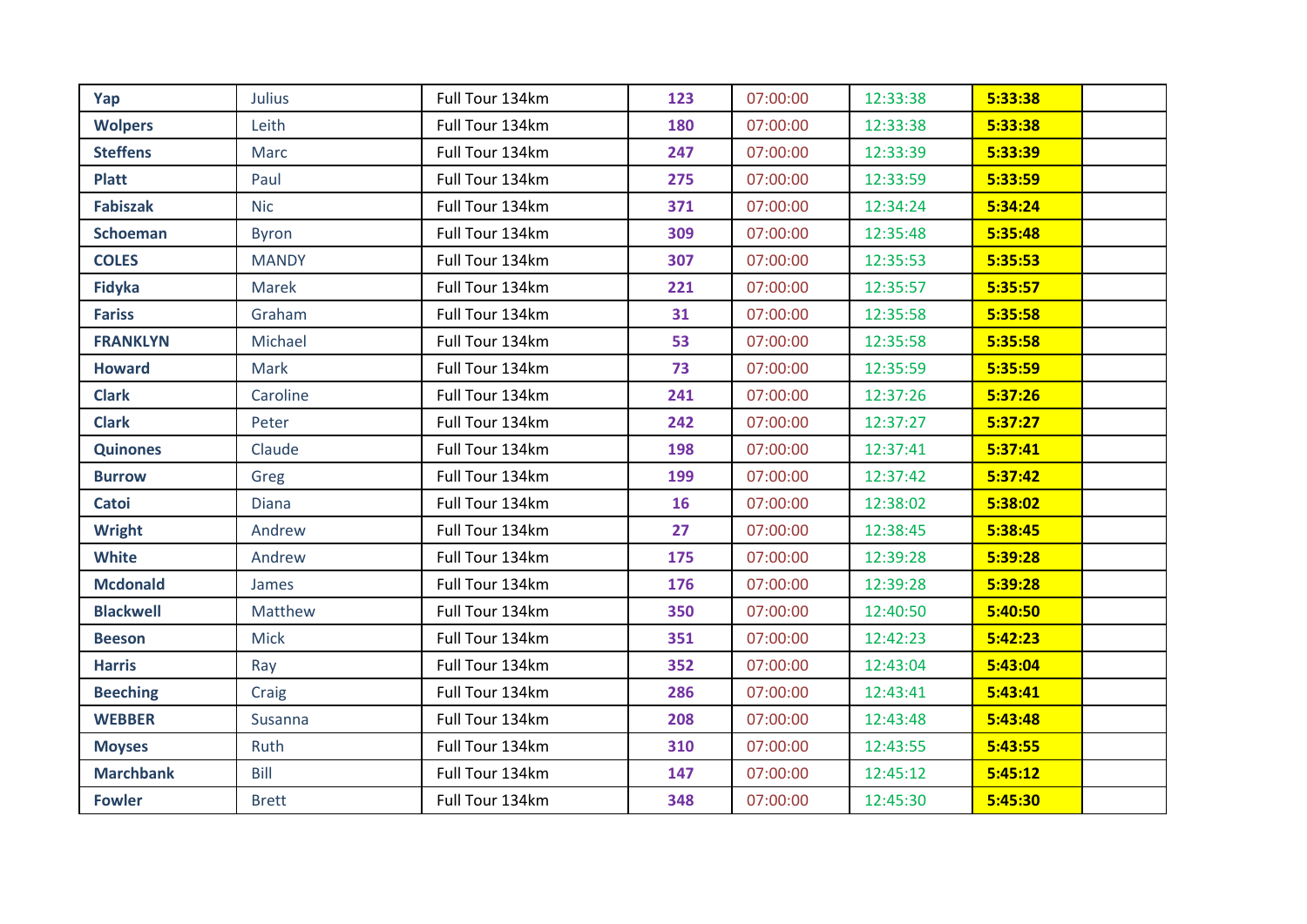| <b>Scott</b>       | Lyn            | Full Tour 134km | 349          | 07:00:00 | 12:45:30 | 5:45:30 |
|--------------------|----------------|-----------------|--------------|----------|----------|---------|
| <b>Drury</b>       | Jason          | Full Tour 134km | 289          | 07:00:00 | 12:47:18 | 5:47:18 |
| <b>Currie</b>      | Amy            | Full Tour 134km | 189          | 07:00:00 | 12:48:26 | 5:48:26 |
| <b>Du Plessis</b>  | Nicki          | Full Tour 134km | 8            | 07:00:00 | 12:48:27 | 5:48:27 |
| <b>Wilson</b>      | Mark           | Full Tour 134km | 172          | 07:00:00 | 12:48:55 | 5:48:55 |
| <b>Gyles</b>       | Sandra         | Full Tour 134km | 204          | 07:00:00 | 12:52:02 | 5:52:02 |
| <b>Burgmans</b>    | Simon          | Full Tour 134km | 205          | 07:00:00 | 12:52:02 | 5:52:02 |
| <b>Mentlein</b>    | Ashlee         | Full Tour 134km | 281          | 07:00:00 | 12:54:15 | 5:54:15 |
| <b>Lim</b>         | Arthur         | Full Tour 134km | 382          | 07:00:00 | 12:56:52 | 5:56:52 |
| <b>Dearle</b>      | <b>Tabitha</b> | Full Tour 134km | 347          | 07:00:00 | 12:57:53 | 5:57:53 |
| <b>Dalwood</b>     | Craig          | Full Tour 134km | 206          | 07:00:00 | 12:57:57 | 5:57:57 |
| <b>Jeffrey</b>     | Leanne         | Full Tour 134km | 200          | 07:00:00 | 12:59:08 | 5:59:08 |
| <b>Sutherland</b>  | Sharon         | Full Tour 134km | $\mathbf{1}$ | 07:00:00 | 12:59:09 | 5:59:09 |
| <b>Davies</b>      | Craig          | Full Tour 134km | 94           | 07:00:00 | 12:59:39 | 5:59:39 |
| <b>Shapkaris</b>   | <b>Kym</b>     | Full Tour 134km | 202          | 07:00:00 | 12:59:44 | 5:59:44 |
| <b>Kretzinger</b>  | Melissa        | Full Tour 134km | 56           | 07:00:00 | 12:59:44 | 5:59:44 |
| <b>Higgins</b>     | Sean           | Full Tour 134km | 90           | 07:00:00 | 12:59:45 | 5:59:45 |
| <b>Binks</b>       | Shane          | Full Tour 134km | 113          | 07:00:00 | 12:59:45 | 5:59:45 |
| <b>TATHAM</b>      | <b>RHYS</b>    | Full Tour 134km | 112          | 07:00:00 | 12:59:46 | 5:59:46 |
| <b>Ecclestone</b>  | Darren         | Full Tour 134km | 108          | 07:00:00 | 12:59:46 | 5:59:46 |
| <b>Scott</b>       | <b>Brooke</b>  | Full Tour 134km | 115          | 07:00:00 | 12:59:46 | 5:59:46 |
| <b>Chew</b>        | <b>Bryan</b>   | Full Tour 134km | 141          | 07:00:00 | 13:08:28 | 6:08:28 |
| <b>Santa Maria</b> | Chris          | Full Tour 134km | 171          | 07:00:00 | 13:08:29 | 6:08:29 |
| <b>Pavlovich</b>   | Colin          | Full Tour 134km | 35           | 07:00:00 | 13:08:30 | 6:08:30 |
| <b>Morrow</b>      | Graham         | Full Tour 134km | 34           | 07:00:00 | 13:08:31 | 6:08:31 |
| <b>Sierra</b>      | Manuel         | Full Tour 134km | 343          | 07:00:00 | 13:13:55 | 6:13:55 |
| Goh                | Raymond        | Full Tour 134km | 106          | 07:00:00 | 13:20:52 | 6:20:52 |